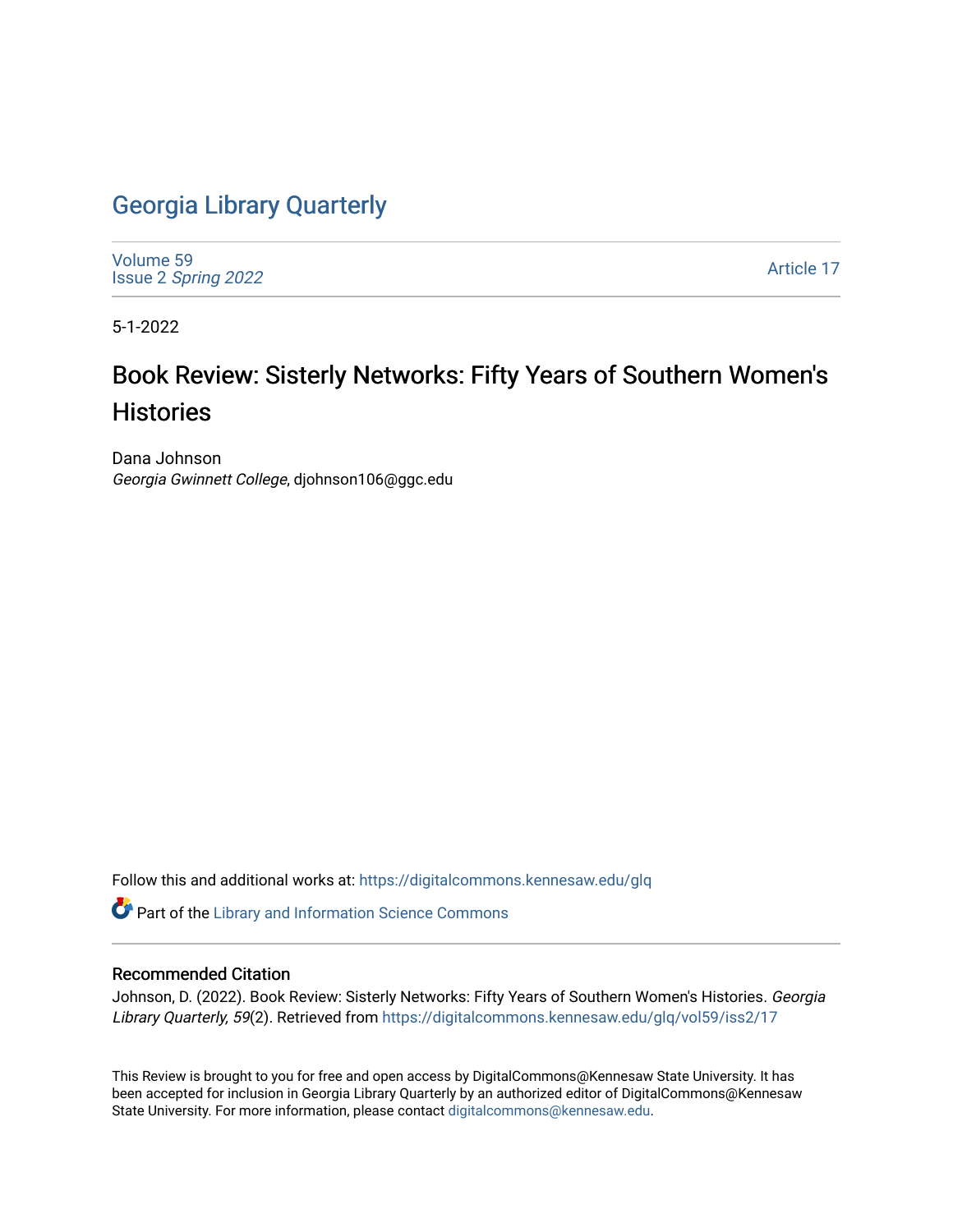

*Sisterly Networks: Fifty Years of Southern Women's Histories* edited by Catherine Clinton (University Press of Florida, 2020: ISBN 9780813066615, \$40.00)

*Sisterly Networks* is an account of the eclectic Southern woman and the continued triumph over her struggles to be heard at a macro level and to be regarded as a contributing figure in Southern history as well as academia. Scholars and enthusiasts of Southern history and those who espouse a penchant for Southern women's history will find the firsthand essay accounts intriguing, perplexing, heartrending, and overwhelming.

An account of the history of the Southern Association for Women Historians (SAWH) is regaled and provides insight into its meager beginnings in 1970. This important timeline is a treasure trove of the intricate evolution of SAWH. Specifically moving is the realization despite the obstacles women have overcome to have an active voice in Southern history—of how welcoming and supportive women have been to all interested in remembering and promoting Southern history, regardless of gender or ethnicity.

The volume captures the changing mindset that the role of women should be acknowledged and analyzed as worthy contributors in Southern history and that women offer different perspectives on history and how it was formed. History must be rewritten and reread, adding the female frame of reference. Furthermore, the volume chronicles the women in Southern academia. Countless instances are described in which educated women have not been recognized and credited for their aptitudes and accomplishments, all the while hoping for an "in" from their male counterparts. Exemplifying the charge of Helen Reddy's song "I Am Woman, Hear Me Roar," Sisterly Networks recounts the ways in which women forge



*Image courtesy of the publisher*

alliances via professional organizations and friendships by promoting one another through the "ships"—sponsorship, mentorship, and friendship.

Clinton and the contributing authors provide the reader's mind with a multitude of resource examples extending outside this reading, such as named authors who have paved the path for women's involvement and women's issues in the South and in academia. Additionally, dispersed throughout the reading are a plethora of published essays, databases, and websites that are mentioned to expand the